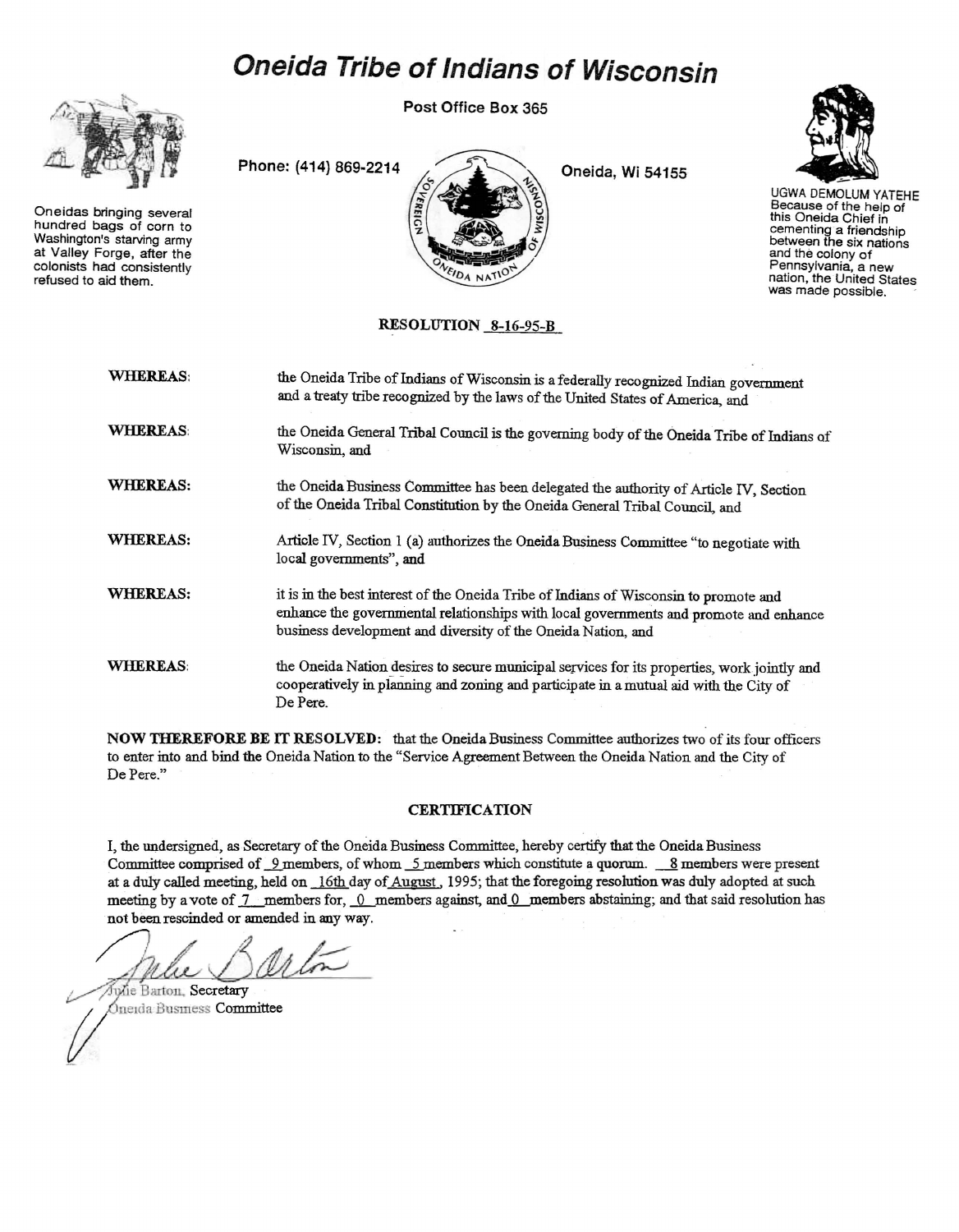# **SERVICE AGREEMENT**

## **BETWEEN**

## **ONEIDA NATION IN WISCONSIN**

## **and**

## **CITY OF DE PERE**

**THIS AGREEMENT,** entered into in duplicate, by and between the ONEIDA NATION IN WISCONSIN, a federally recognized and treaty tribe, P.O. Box 365, Oneida, Wisconsin 54155, hereinafter referred to as "Oneida Nation", and the City of De Pere, a local government organized under the laws of the State of Wisconsin, 335 S. Broadway, De Pere, Wisconsin 54115, hereinafter referred to as "City."

#### **WITNESSETH:**

**WHEREAS,** the Oneida Nation owns property within the City of De Pere; and

**WHEREAS,** the City, under the laws of the State of Wisconsin and the United States of America, is required to provide certain services to the Oneida Nation properties regardless of fee or trust status of the land; and

**WHEREAS,** the City derives revenue, among other things, from the taxation of real and personal property; and

**WHEREAS,** the Oneida Nation trust lands and personal property are exempt from the City taxation due to its status as a sovereign; and

**WHEREAS,** the Oneida Nation and the City enjoy a relationship of mutual trust and respect; and

**WHEREAS,** the Oneida Nation is willing to pay for services provided to it by the City and the City is willing to pay for services provided to it by the Oneida Nation; and

Page 1 of 8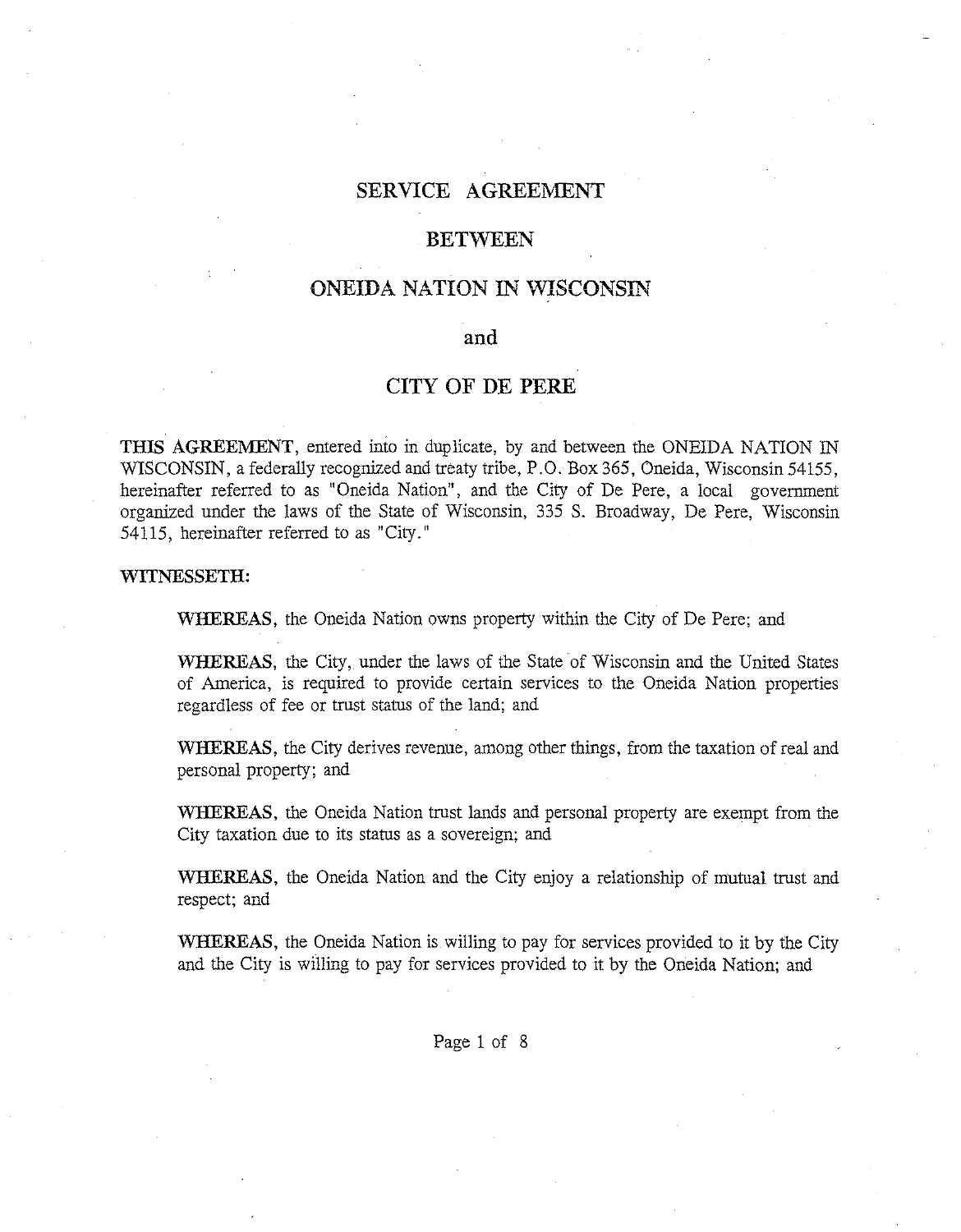**WHEREAS,** it is mutually beneficial to both governments to put their understandings in writing.

**NOW, THEREFORE, BE IT RESOLVED,** that the Oneida Nation and the City mutually agree on the terms and conditions as follows:

- 1. TERM. Except for paragraphs 6 and 7, this Agreement and all the terms and provisions hereof are contingent upon, and shall not be enforceable or operative until final approval of the Minneapolis Area Office through delegated authority by the United States Department of the Interior, Secretary of the Interior, regarding the placement of Oneida Nation properties into trust by the United States of America for the benefit of the Oneida Nation. This Agreement shall terminate on December 31, 1998.
- 2. APPLICABILITY: Except for paragraphs 6 and 7 which shall apply to all properties within the City owned by the Oneida Nation, this Agreement applies only to those parcels of land and improvements thereon which are held in trust by the United States of America for the benefit of the Oneida Nation located within the boundaries of the City of De Pere, hereinafter referred to as "trust property. "
- 3. CITY GOVERNMENTAL SERVICES: The City will provide fire protection services, police services, emergency services, rescue services, and all other services currently provided to like properties within the City of De Pere, hereinafter referred to as "governmental services" until such a time, if at all, the Oneida Nation requests or is able to provide any of the above enumerated services to lands it owns within the City. In the event the Oneida Nation provides any govermnental service, the Oneida Nation will be the primary provider and hold the City harmless for said governmental service.
- 4. ONEIDA NATION GOVERNMENTAL SERVICES: The Oneida Nation will provide any governmental services to property within the City if requested by the City.
- 5. COMPENSATION. Compensation for the above mentioned governmental services provided to the Oneida Nation will be as follows:

a. COST OF GOVERNMENTAL SERVICES (CITY): The City shall determine the costs of the services it provides to trust property as provided in this section. Through its annual budget, the City shall determine its entire "gross costs of operation." Any revenues received shall be

## Page 2 of 8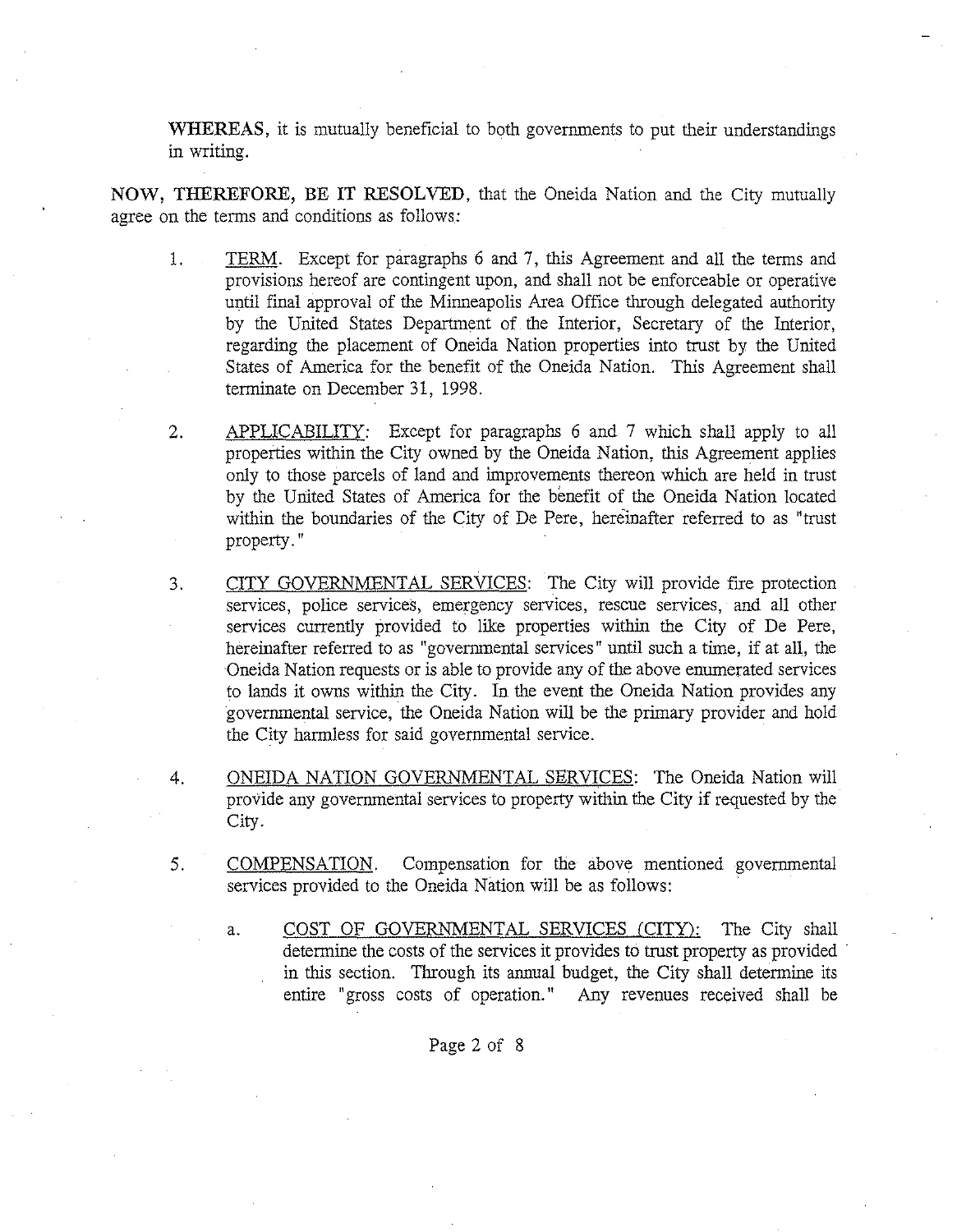deducted therefrom and the result shall be referred to as "net cost of operation. "

The City shall value all property within the City of De Pere (the City valuation) and, in the same manner, all trust property within the City (trust valuation). The net cost of operation shall be divided by the City valuation and the resulting ratio shall be referred to as the "service to valuation rate." The "service to valuation rate" shall be multiplied by the "trust valuation" and the product thereof shall result in the cost of governmental services.

The Oneida Nation recognizes that there are additional costs associated with providing services to commercial properties such as those contemplated by the Oneida Nation to be implemented on trust property. In recognition of those costs, the Oneida Nation agrees to pay the City annually Four Thousand Dollars (\$4,000.00) for each parcel of trust property dedicated to commercial use. Acknowledging such payment, the parties shall not consider the value of personal property used for commercial purposes as part of the trust valuation.

The Oneida Nation also recognizes its responsibility to pay the cost of street improvements benefiting trust property including, but not limited to, grading, graveling, storm and sanitary sewer and laterals, water mains and laterals, paving and any relays, reconstructions, overlays or repairs thereof. The Oneida Nation agrees to pay those costs attributable to trust land in the same manner and to the same extent as any other resident of the City would pay such costs. The City shall not take any action to levy assessments for such improvements but shall inform the Oneida Nation of the improvement and estimated cost thereof not less than thirty (30) days prior to commencement of the project. The City shall bill the Oneida Nation the cost of any such street improvement attributable to trust property upon completion of such improvement. The Oneida Nation shall pay such bill in full within thirty (30) days of receipt thereof. Any dispute concerning the reasonableness of the costs attributable to the trust property for the improvement shall be subject to the dispute resolution provisions of this Agreement.

b. CREDIT FOR GOVERNMENTAL SERVICES PROVIDED BY ONEIDA NATION ON TRUST PROPERTY: The parties expressly recognize the authority of the Oneida Nation to provide goverrnnental services to trust property. Because trust property in De Pere is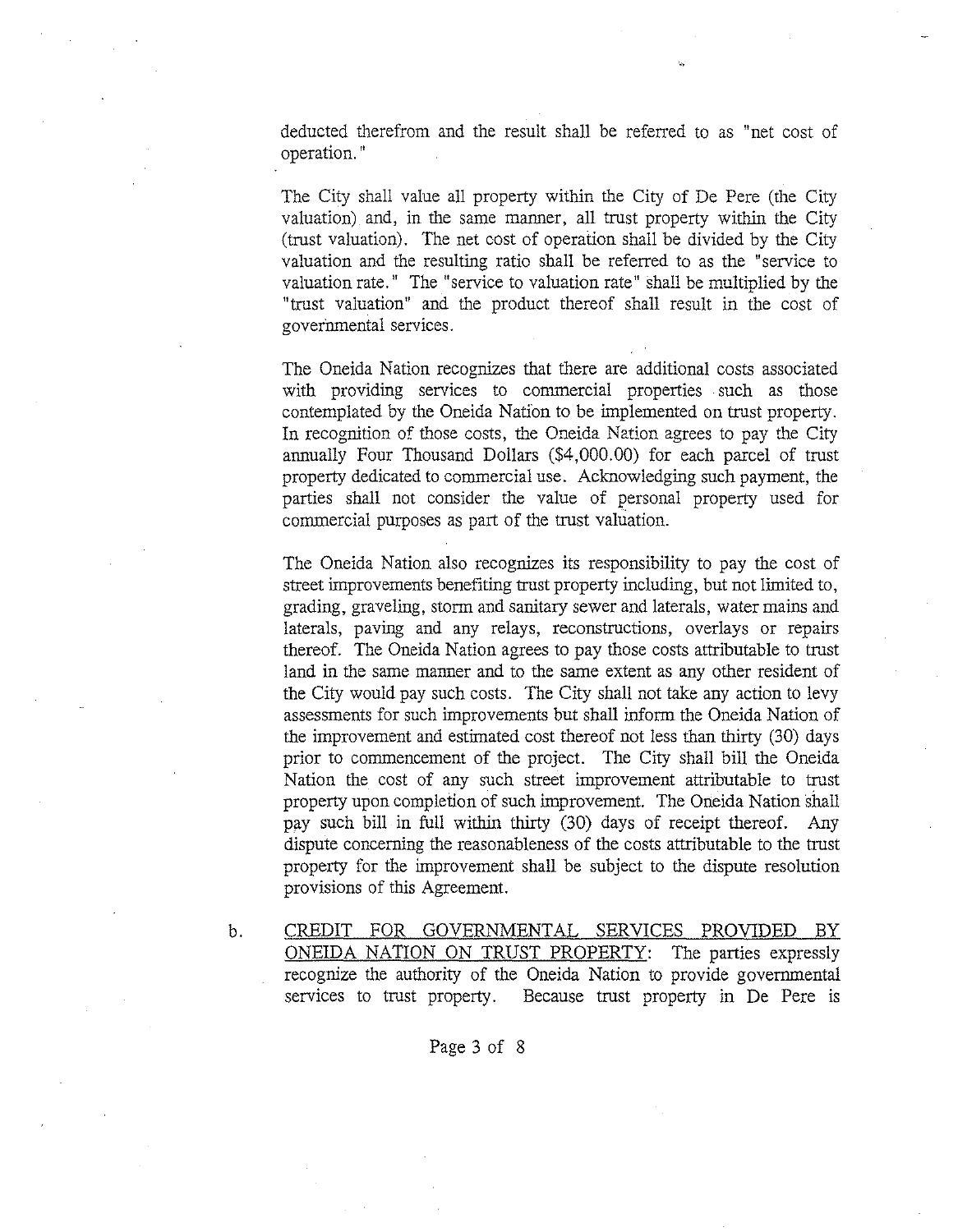geographically removed from the Oneida Nation Reservation lands, the provisions of govermnental services by the Oneida Nation to the trust property is generally inconvenient or impracticable at this point in time. The Oneida Nation, however, anticipates it may be desirous of providing police service to the trust lands during the term of this Agreement.

In the event that the Oneida Nation determines to provide police services to some or all of the trust property, a credit shall be given to reduce the cost of govermnent services as provided in this section. The City Annual Budgetary expenditure line item, entitled "police department," shall be divided by the gross cost of operations, and the ratio so determined shall be referred to as "police service ratio." The police service ratio shall be multiplied by the cost of govermnental services attributable to that portion of trust property being entirely served by the Oneida Nation police. The product so determined shall be subtracted from the cost of govermnental services attributable to that portion of the trust property and the difference thereof shall equal the adjusted cost of services attributable to such parcel.

- c. ANNUAL MEETING TO ANALYZE· COMPENSATION RATE: Representatives of the parties will meet as soon as possible after December 15th of each year to determine the annualized compensation rate in this paragraph.
- d. PAYMENT: Cost of govermnent service or adjusted cost of govermnent services will be due on or before January 31st of each year by the Oneida Nation to the City. The City will generate an invoice for the Oneida Nation for the amount due and owed to the City.
- 6. MUTUAL AID: The Oneida Nation and the City reciprocally agree to provide law enforcement mutual assistance upon the request of the other party, notwithstanding any other jurisdictional provision or limitation. While acting in response to such request, the law enforcement personnel shall be deemed an employee of the requesting agency. The requesting party is deemed to be the primary responder of the mutual aid. The responding party is deemed to be the secondary responder.

#### 7. JOINT PLANNING/COMPLIANCE WITH BUILDING/ZONING CODES:

a. To promote cooperative joint planning of the use and development of trust property and real property within City jurisdiction adjacent to trust property, there is hereby created the Oneida/De Pere Joint Planning

## Page 4 of 8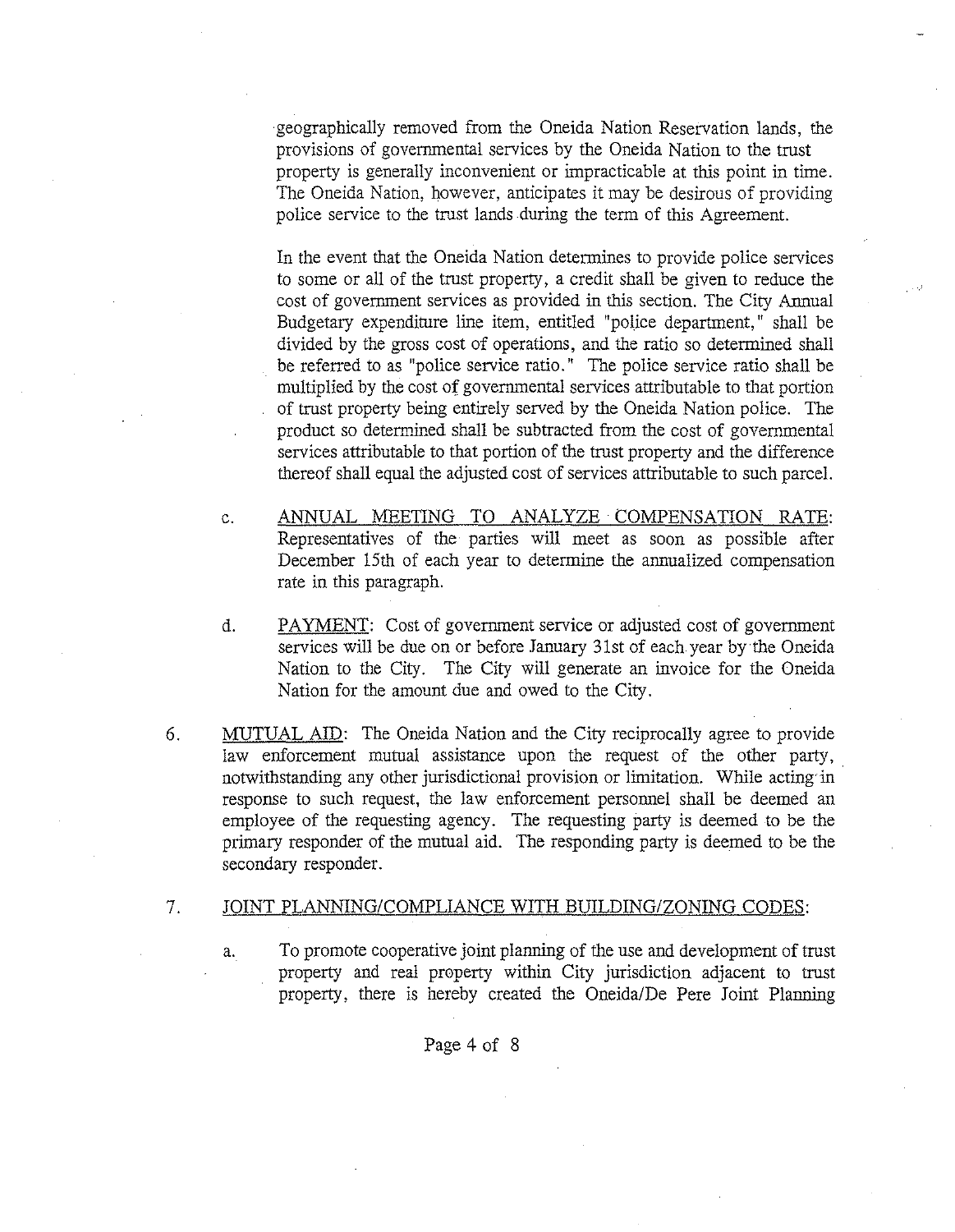Committee ("Committee"). The Committee shall be comprised of six (6) members: three (3) selected by the Oneida Nation Business Committee and three (3) appointed by the Mayor, subject to the approval of the Common Council of the City of De Pere. The Director of Planning for the Oneida Nation and the Director of Planning and Economic Development of the City shall also serve as members of the Committee. Four (4) members shall be required to constitute a quorum. The Committee so constituted shall meet annually and will be charged with the responsibility of creating a zoning plan for trust properties and those real properties within 200 feet of the border of trust properties in areas zoned R-l, R-2, B-1, or B-2 and 500 feet in all other zones ("plan"). The zoning plan shall utilize zoning designations as defined in the De Pere Zoning Code. The Committee shall forward such zoning plan to the Oneida Nation Planning and Business Committees and the Plan Commission and Common Council of the City of De Pere. Action on the plan by the City shall be as required for zoning code amendments at Section 62.23, Wis. Stats. Upon approval by both parties, the plan shall constitute the zoning classification for the above described properties.. Each party shall comply with all zoning requirements so established unless and a deviation to the plan is approved and shall give the other party prior notice of any change of use within the area encompassed by the plan. Deviations from such plan will only be approved as a City zoning code amendment as prescribed by Section 62.23, Wis. Stats.. Any such code amendment will require a 3/4 vote of the Common Council for approval. Until such time as the joint plan is approved pertaining to a particular portion of trust property and the surrounding area, the current City of De Pere Zoning Code provisions shall apply and shall be binding on the parties.

b. BUILDING AND RELATED CODE COMPLIANCE. The Oneida Nation, in keeping with its commitment to the construction of high quality improvements, shall construct any and all improvements to trust property in accordance with state and local building, electrical, plumbing, heating, and ventilation, fire prevention, and other property use and maintenance regulations. To assure compliance with such code requirements, the Oneida Nation shall permit appropriate City inspectors to enter and remain on trust property for the purpose of conducting compliance inspections and shall not object to the issuance of orders and other enforcement actions taken by such officers on or pertaining to trust properties.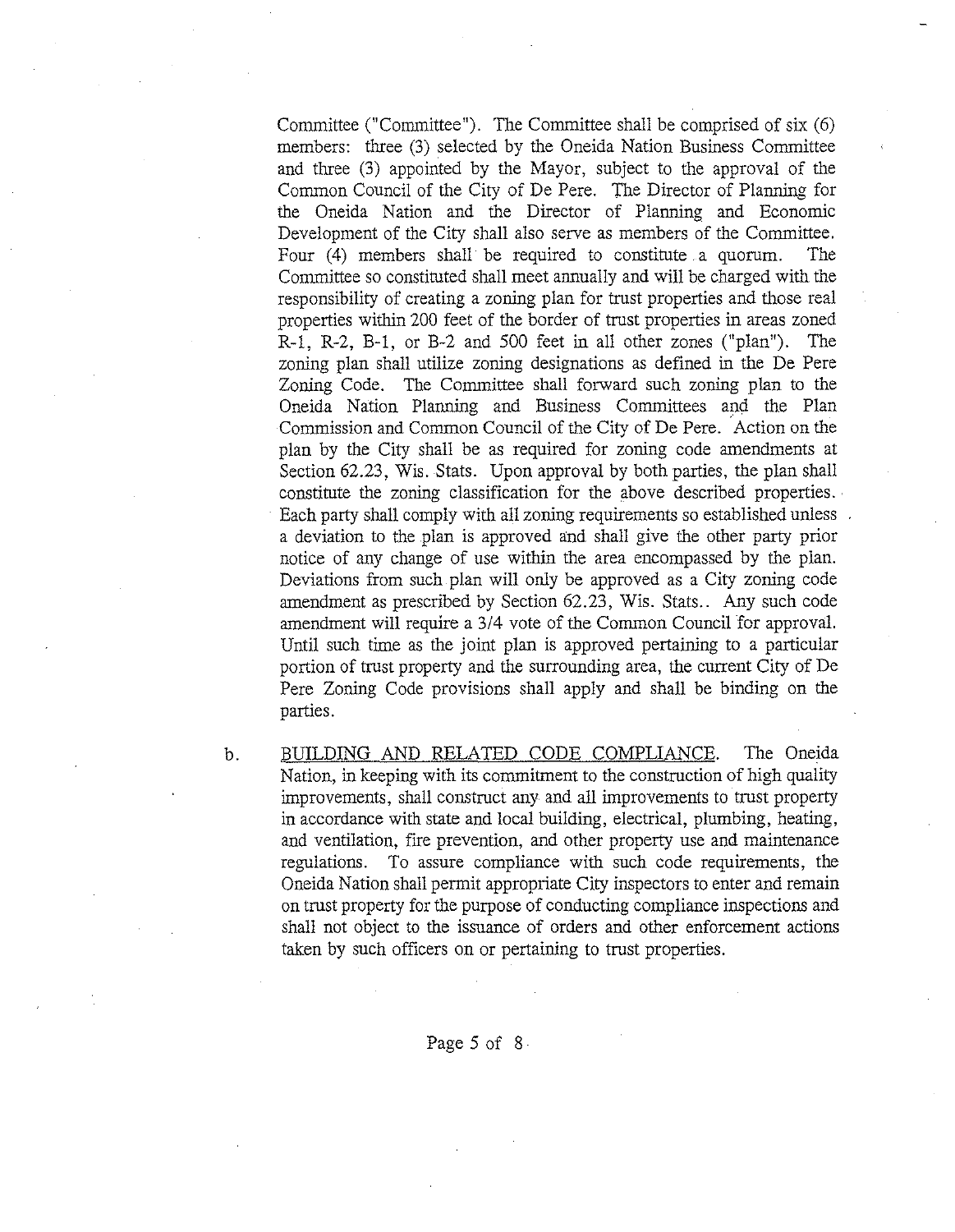## 8. LIABILITY FOR PROVISION OF SERVICES:

- a. PROVISION OF GOVERNMENTAL SERVICES BY CITY. By this Agreement, the City acknowledges the provision of governmental services to trust properties. Nothing in this Agreement is intended to increase the liability of the City in regard to the provision of such services but, instead, is to require the City to provide governmental services to the same extent and in the same manner as it would any other resident of the City. The Oneida Nation, by this Agreement, expressly requests and, where necessary, permits, and shall fully cooperate with, all efforts of the City to provide services as provided by this Agreement.
- b. RELEASE OF CITY LIABILITY IN REGARD TO PROVISION OF POLICE SERVICES. In the event that the Oneida Nation should determine to provide police services to some or all of the trust property as contemplated at Section 5, paragraph b, of this Agreement, the Oneida Nation shall release the City from any and all responsibility for its Police Department to respond to the subject Oneida trust properties except through, and limited to, strict compliance with the protocol of the mutual aid procedures referenced in Section 6 hereof.
- 9. NEGOTIATIONS: The parties agree to meet at least ninety (90) days before the expiration date of this Agreement to negotiate a subsequent Agreement.
- 10. ENTIRE Agreement: This Agreement contains the entire Agreement of the parties and supersedes all prior oral and written Agreements between the parties on the SUbject matter of services.
- 11. MODIFICATION/TERMINATION: No modification or termination of this Agreement will be effective unless set forth in writing and signed by both parties.
- 12. DISPUTE RESOLUTION. If either party believes that the other party has failed to comply with any requirement of this Agreement, it shall invoke the following procedure:
	- a. The party asserting the noncompliance shall serve written notice on the other party. The notice shall identify the specific section alleged to have been violated and shall specify the factual basis for alleged noncompliance. The parties shall thereafter meet within thirty (30) days in an effort to resolve the dispute.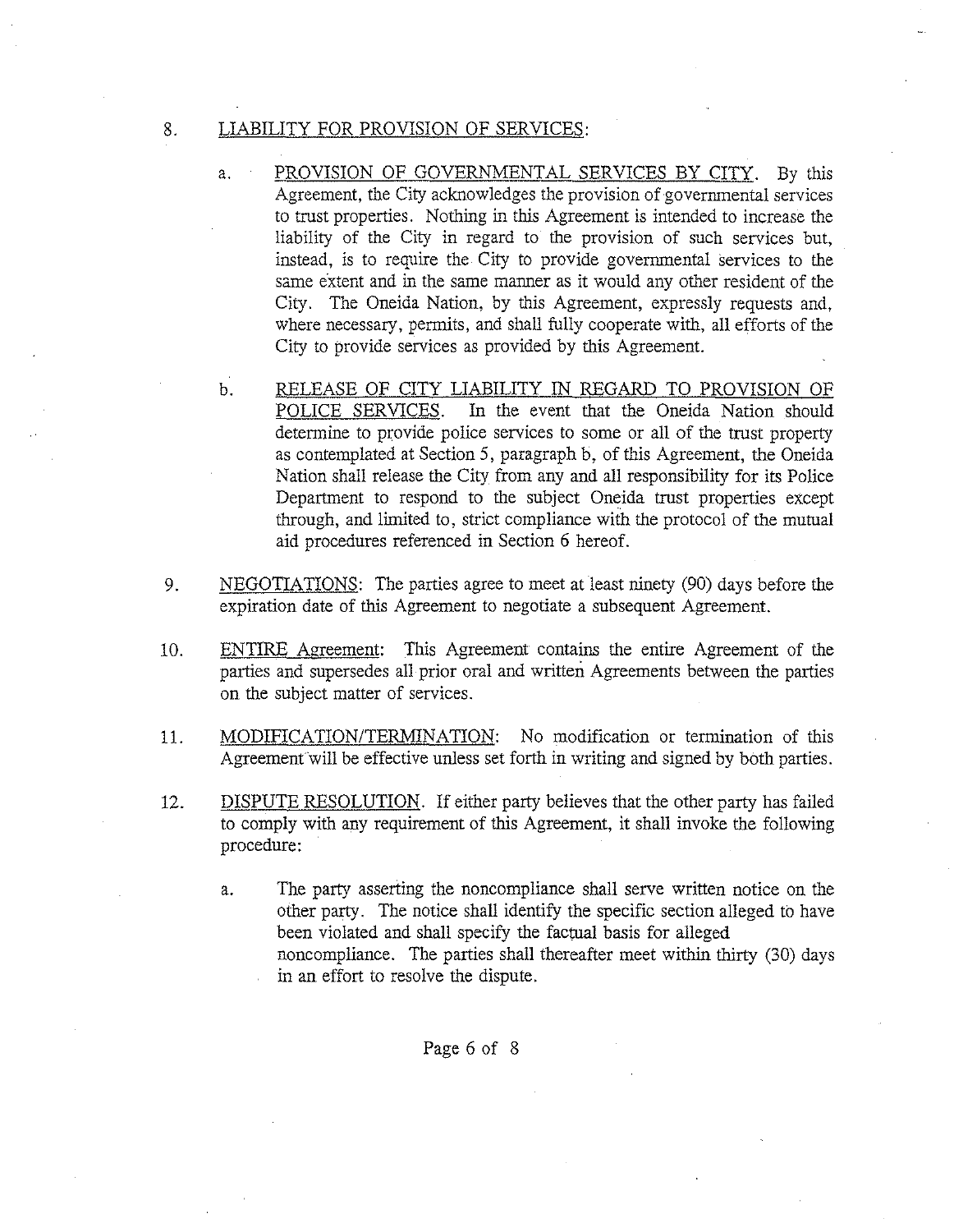- b. If the dispute is not resolved to the satisfaction of the parties within ninety (90) days after service of the notice set forth in the above paragraph; either party may pursue any remedy which is otherwise available to that party to enforce or resolve disputes concerning the provisions of this Agreement.
- c. Nothing in this section shall be construed to preclude, limit or restrict the ability of the parties to pursue, by mutual Agreement, alternative methods of dispute resolution, including, but not limited to mediation or arbitration; provided that neither party is under any obligation to agree to such alternative method of dispute resolution.
- 13. LIMITED WAIVER OF SOVEREIGN IMMUNITY: The Oneida Nation waives its right to sovereign immunity for the limited purposes of permitting the City to secure enforcement of this Agreement and, insofar as necessary, to permit the City to provide governmental services, including enforcement of relevant codes, on trust properties. In regard to enforcement of this Agreement, and only upon exhaustion of the 90 day period referenced in Section 12, paragraph b, the Oneida Nation consents to be sued in the in personam jurisdiction of the United States District Court for the Eastern District of Wisconsin, the United States Court of Appeals for the 7th Circuit, and the United States Supreme Court. If, and only if, the United States District Court for the Eastern District of Wisconsin lacks jurisdiction or refuses to take jurisdiction, then, and only then, the Nation consents to be sued in the in personam jurisdiction of the Brown County Court wherein action may be brought for enforcement of this Agreement. In any such action, the Oneida Nation agrees not to raise sovereign immunity as a defense.
- 14. NOTICE: Notice provided under this Agreement will be in writing and must be sent by Certified Mail, Return Receipt Requested, to the parties at the following addresses, unless otherwise stated in this Agreement:

ONEIDA NATION Chairperson Oneida Nation in Wisconsin P.O. Box 365 Oneida, Wisconsin 54155 CITY OF DE PERE Mayor City of De Pere 335 S. Broadway De Pere, Wisconsin 54115

15. SEVERABILITY: In the event that any provision is held to be invalid, the invalidity if any such provision shall in no way affect any other provision herein contained.

Page 7 of 8